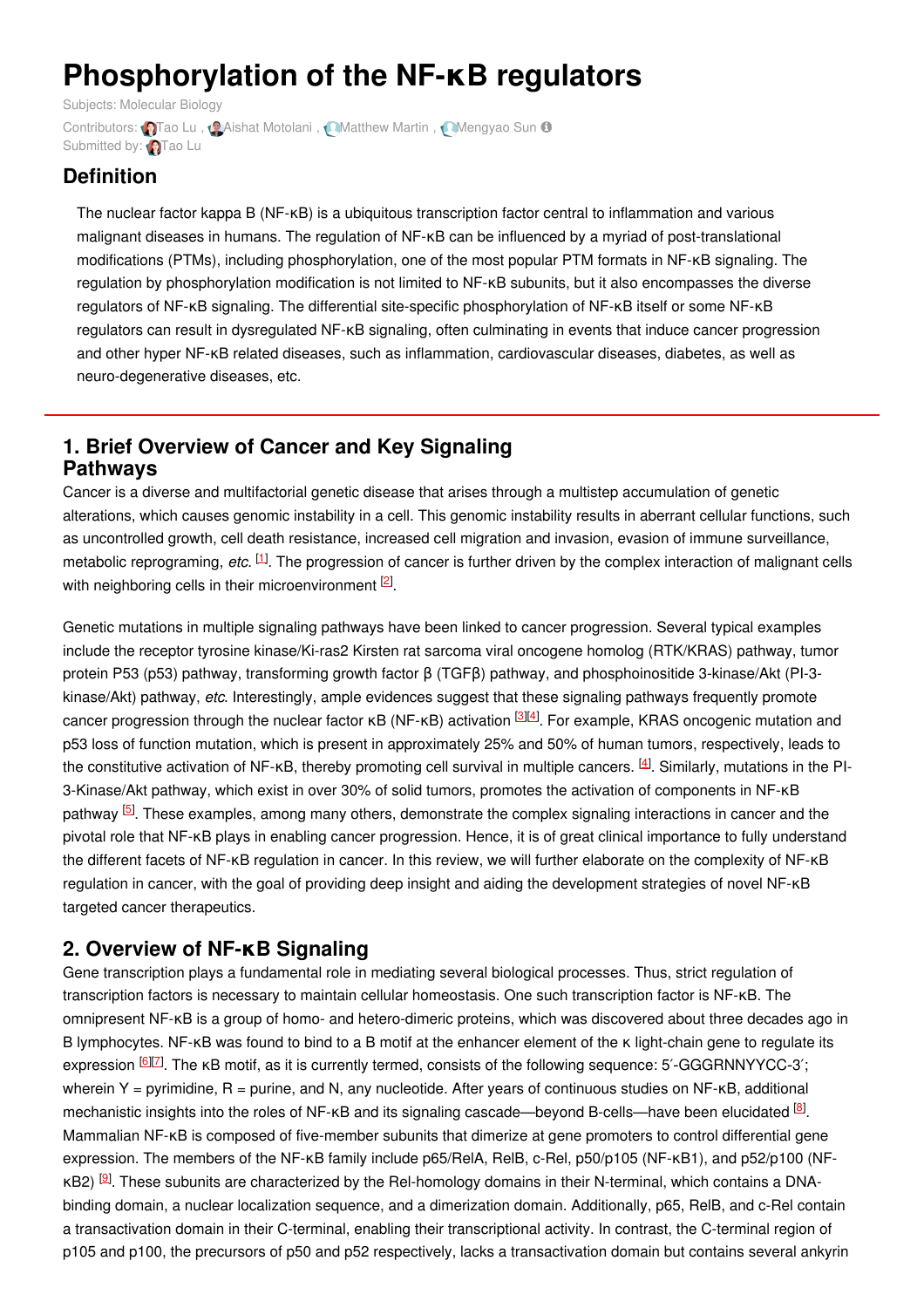repeat sequences that function to inhibit NF-κB <sup>[\[10](#page-1-9)]</sup>. As shown in Figure 1, the mechanism of NF-κB induction is grouped into two pathways: canonical and non-canonical pathways. In the canonical pathway, external stimuli such as growth factors and cytokines bind to NF-κB cell-surface receptors to activate the phosphorylation of Inhibitor of κB (IκB) by Inhibitor of κB kinase (IKK). This phosphorylation results in IκBα degradation, causing the translocation of p65/p50 dimer to the nucleus and enabling its binding to the respective κB elements on the genes <sup>[\[11](#page-1-10)][[12](#page-1-11)][\[13](#page-1-12)]</sup> (Figure 1). Comparably, the non-canonical pathway involves signaling *via* Cluster of differentiation 40 (CD40) receptor, Lymphotoxin-β receptor (LTβR), and BLyS receptor 3 (BR3) receptors, triggering NF-κB -inducing kinase (NIK) phosphorylation of IKKα dimers, and subsequent phosphorylation of p100 by IKKα . This phosphorylation cascade triggers the translocation of ReIB/p52 dimers into the nucleus to modulate gene transcription <sup>[\[14](#page-2-0)]</sup> (Figure1).

## **3. Implication of NF-κB Signaling in Cancer**

Considering the unique mechanism of gene regulation, NF-κB has been implicated in a diverse range of cellular processes such as inflammation, cell survival, and cell differentiation. Notably, there has been a growing amount of evidence indicating the pivotal role of NF-κB in cancer initiation and progression [\[15](#page-2-1)]. NF-κB is highly involved in cell proliferation via the regulation of cell cycle proteins. For instance, NF-κB was reported to trigger cyclin D1 expression in breast carcinoma cells and was found to interact with cyclin-dependent kinase 2 (CDK2) and cyclin E complex in lymphocytes [\[16](#page-2-2)|[[17](#page-2-3)]. Additionally, NF-κB has been shown to contribute to most cancer hallmarks including promoting metastasis, enabling angiogenesis, altering the tumor microenvironment, evading apoptosis, among others, in different tumor types <sup>[\[18](#page-2-4)]</sup>. Cytokines such as interleukin-17A (IL-17A) was shown to cause metastasis in hepatocellular carcinoma (HCC) by upregulating the levels of metalloproteinases (MMP) 2 and 9 through NF-κB induction <sup>[\[19](#page-2-5)]</sup>. Additionally, the constitutive activity of NF-κB in human prostate tumors was reported to be associated with the expression of key angiogenesis promoters such as vascular endothelial growth factor (VEGF), MMP 9, and interleukin-8 (IL-8) <sup>[\[20](#page-2-6)]</sup>. Unsurprisingly, the tumor microenvironment, which consists of various immune cells, is invariably transformed into a pro-tumorigenic microenvironment through NF-κB signaling. NF-κB activates the expression of distinct pro-inflammatory cytokines that engage in a feedback-loop to promote NF-κB dependent transcription of oncogenes <sup>[\[21](#page-2-7)]</sup>. Alongside enabling tumor growth, NF-κB also plays a vital role in preventing apoptosis in many cancers. For instance, inhibition of NF-κB activity triggered apoptosis in both lung cancer and colorectal cancer cell lines <sup>[\[22](#page-2-8)][\[23](#page-2-9)]</sup>. Cancer cells can evade apoptosis by upregulating a number of NF-κB-dependent anti-apoptotic genes such as B-cell lymphoma-extra-large (Bcl-xL), FLICE-inhibitory protein (FLIP), cellular inhibitor of apoptosis protein (c-IAP), and mouse double minute 2 homolog (Mdm2), a negative regulator of p53. <sup>[\[23](#page-2-9)][\[24](#page-2-10)][\[25](#page-2-11)][\[26](#page-2-12)]</sup>. p53 plays a key role in preserving the genomic integrity of a cell in response to cellular stress by activating cell cycle arrest or inducing apoptosis. Thus, NF-κB signaling has been speculated to hinder p53-induced apoptosis in response to chemotherapeutic agents used for cancer treatment <sup>[\[26](#page-2-12)]</sup>.

#### **References**

- <span id="page-1-0"></span>1. Hanahan, D.; Weinberg, R.A. Hallmarks of Cancer: The Next Generation. Cell 2011, 144, 646–674.
- <span id="page-1-1"></span>2. Sever, R.; Brugge, J.S. Signal Transduction in Cancer. Cold Spring Harb. Perspect. Med. 2015, 5, a006098.
- <span id="page-1-2"></span>3. Freudlsperger, C.; Bian, Y.; Contag, S.; Burnett, J.; Coupar, J.; Yang, X.; Chen, Z.; Van Waes, C. TGF-β and NF-κB signal pathway cross-talk is mediated through TAK1 and SMAD7 in a subset of head and neck cancers. Oncogene 2013, 32, 1549–1559.
- <span id="page-1-3"></span>4. Xia, Y.; Shen, S.; Verma, I.M. NF-κB, an active player in human cancers. Cancer Immunol. Res. 2014, 2, 823–830.
- <span id="page-1-4"></span>5. Samuels, Y.; Ericson, K. Oncogenic PI3K and its role in cancer. Curr. Opin. Oncol. 2006, 18, 77–82.
- <span id="page-1-5"></span>6. Sen, R.; Baltimore, D. Multiple nuclear factors interact with the immunoglobulin enhancer sequences. Cell 1986, 46, 705–716.
- <span id="page-1-6"></span>7. Sen, R.; Baltimore, D. Inducibility of κ immunoglobulin enhancer-binding protein NF-κB by a posttranslational mechanism. Cell 1986, 47, 921–928.
- <span id="page-1-7"></span>8. Tripathi, P.; Aggarwal, A. NF-κB transcription factor: A key player in the generation of immune response. Curr. Sci. 2006, 90, 519.
- <span id="page-1-8"></span>9. Zhang, Q.; Lenardo, M.J.; Baltimore, D. Leading Edge Review 30 Years of NF-κB: A Blossoming of Relevance to Human Pathobiology. Cell 2017, 168, 37–57.
- <span id="page-1-9"></span>10. Giuliani, C.; Bucci, I.; Napolitano, G. The role of the transcription factor Nuclear Factor-kappa B in thyroid autoimmunity and cancer. Front. Endocrinol. 2018, 9, 471.
- <span id="page-1-10"></span>11. Oeckinghaus, A.; Ghosh, S. The NF-kappaB family of transcription factors and its regulation. Cold Spring Harb. Perspect. Biol. 2009, 1, a000034.
- <span id="page-1-11"></span>12. Lu, T.; Stark, G.R. Cytokine overexpression and constitutive NF-κB in cancer. Cell Cycle 2004, 3, 1114–1117.
- <span id="page-1-12"></span>13. Wei, H.; Prabhu, L.; Hartley, A.-V.; Martin, M.; Sun, E.; Jiang, G.; Liu, Y.; Lu, T. Methylation of NF-κB and its Role in Gene Regulation. In Gene Expression and Regulation in Mammalian Cells—Transcription from General Aspects; IntechOpen: London, UK, 2018; 291.